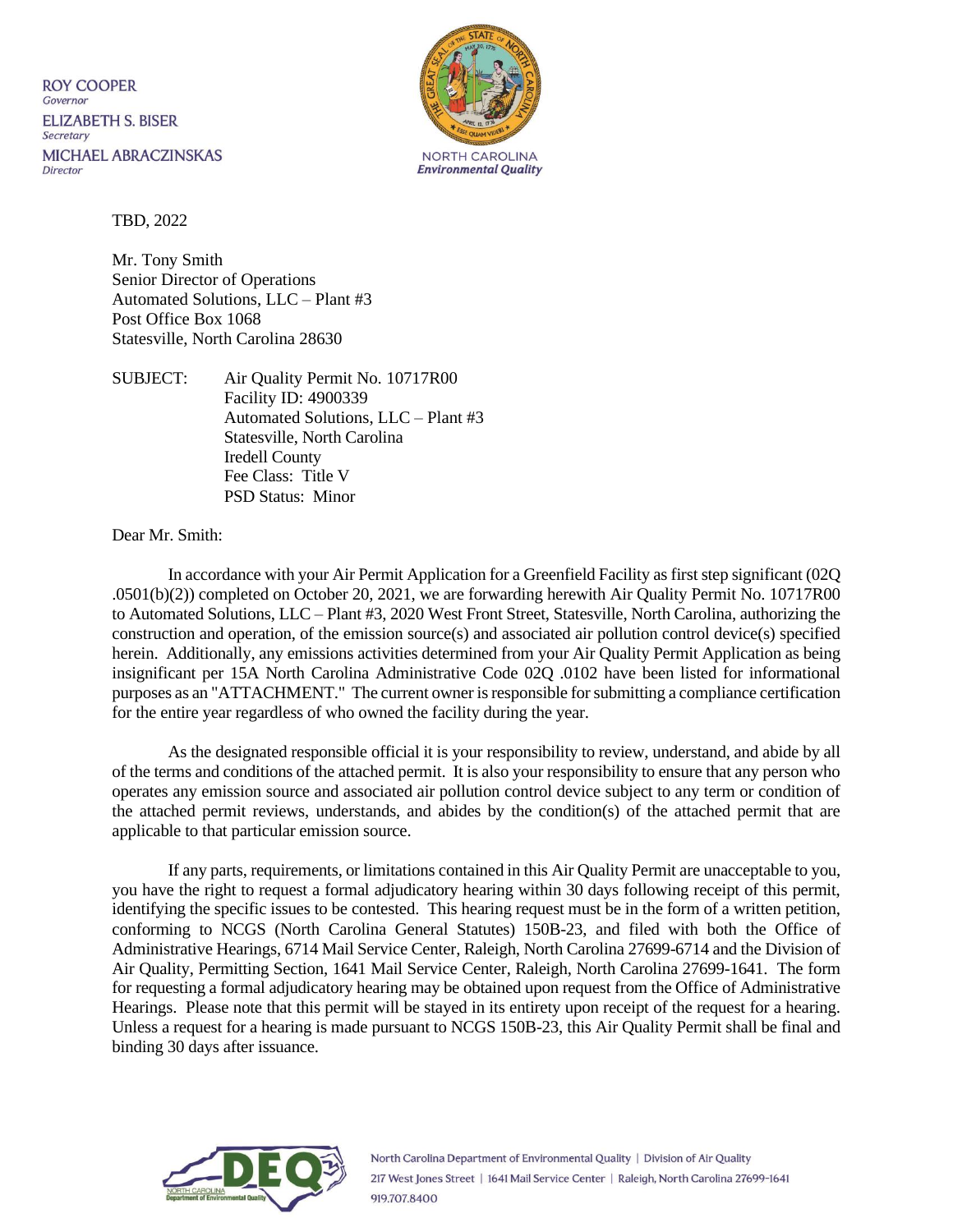Mr. Tony Smith TBD, 2022 Page 2

You may request modification of your Air Quality Permit through informal means pursuant to NCGS 150B-22. This request must be submitted in writing to the Director and must identify the specific provisions or issues for which the modification is sought. Please note that this Air Quality Permit will become final and binding regardless of a request for informal modification unless a request for a hearing is also made under NCGS 150B-23.

The construction of new air pollution emission source(s) and associated air pollution control device(s), or modifications to the emission source(s) and air pollution control device(s) described in this permit must be covered under an Air Quality Permit issued by the Division of Air Quality prior to construction unless the Permittee has fulfilled the requirements of NCGS 143-215.108A(b) and received written approval from the Director of the Division of Air Quality to commence construction. Failure to receive an Air Quality Permit or written approval prior to commencing construction is a violation of NCGS 143-215.108A and may subject the Permittee to civil or criminal penalties as described in NCGS 143-215.114A and 143-215.114B.

Iredell County has triggered increment tracking under PSD for NOx,  $SO<sub>2</sub>$ , and PM-10. This modification will result in an increase of 1.16 pounds per hour of NOx, an increase of 0.07 pounds per hour of SO2, and an increase of 0.23 pounds per hour of PM-10.

This Air Quality Permit shall be effective from TBD, 2022 until TBD, 2030, is nontransferable to future owners and operators, and shall be subject to the conditions and limitations as specified therein. Should you have any questions concerning this matter, please contact Richard Simpson at (919) 707-8476 or richard.simpson@ncdenr.gov.

Enclosure

c: Mooresville Regional Office Central Files Connie Horne (Cover letter only)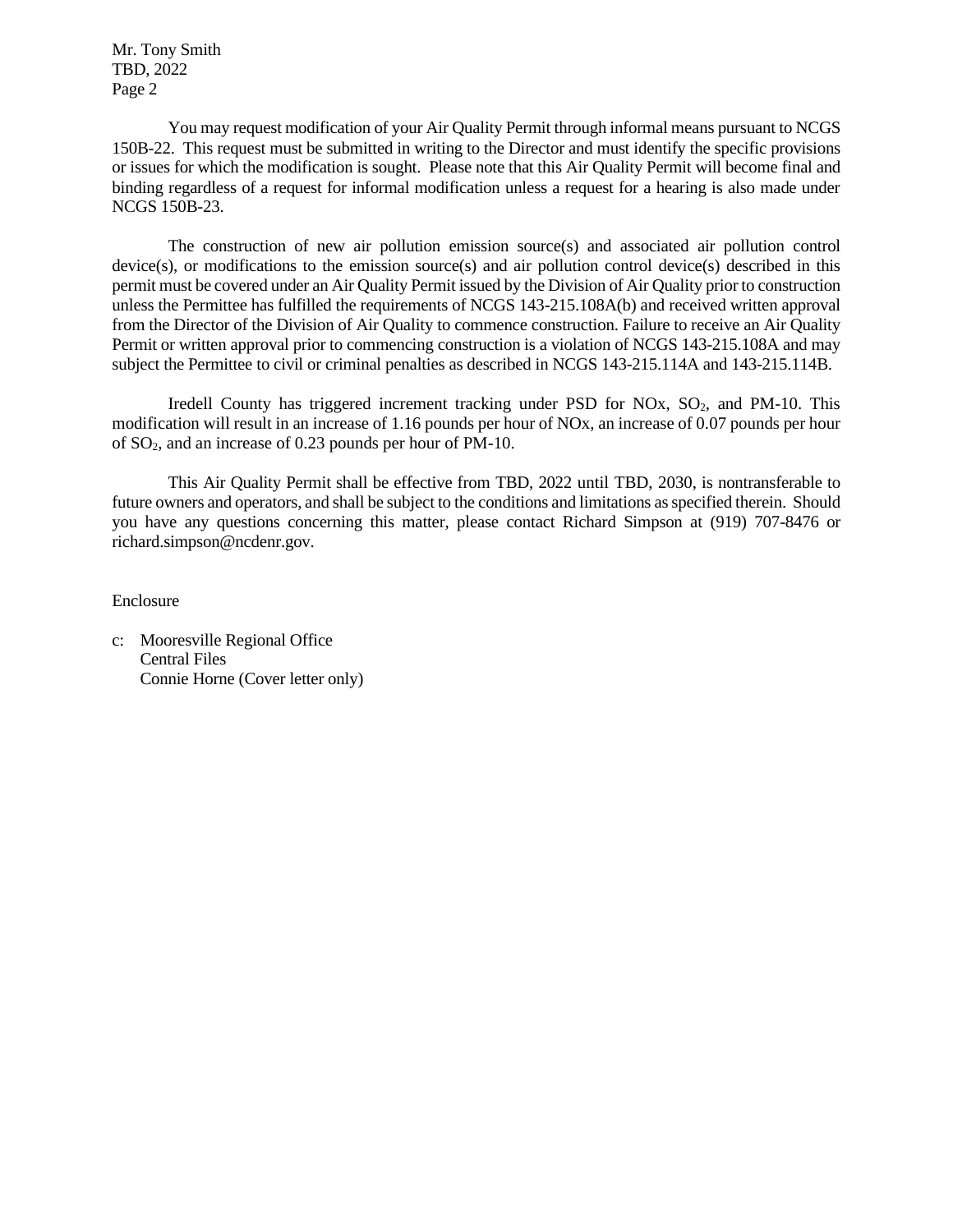#### ATTACHMENT to Permit No. 10717R00

| <b>Emission Source</b><br>ID No. | <b>Emission Source Description</b>                                      |  |
|----------------------------------|-------------------------------------------------------------------------|--|
| $I-1$                            | Isobutane storage tank (10,000 gallon capacity)                         |  |
| $I-2$                            | Two polyethylene resin silos                                            |  |
| $I-3$                            | Natural gas space heaters (1.35 million Btu per hour combined capacity) |  |
| $I-4$<br><b>GACT ZZZZ</b>        | Diesel-fired emergency generator (400 kilowatts, 587 horsepower)        |  |

#### Insignificant Activities per 15A NCAC 02Q .0503(8)

1. Because an activity is insignificant does not mean that the activity is exempted from an applicable requirement or that the Permittee is exempted from demonstrating compliance with any applicable requirement.

- 2. When applicable, emissions from stationary source activities identified above shall be included in determining compliance with the permit requirements for toxic air pollutants under 15A NCAC 02D .1100 "Control of Toxic Air Pollutants" or 02Q .0711 "Emission Rates Requiring a Permit."
- 3. For additional information regarding the applicability of MACT or GACT see the DAQ page titled "Specific Permit Conditions Regulatory Guide." The link to this site is as follows: [http://deq.nc.gov/about/divisions/air](http://deq.nc.gov/about/divisions/air-quality/air-quality-permits/specific-permit-conditions-regulatory-guide)[quality/air-quality-permits/specific-permit-conditions-regulatory-guide.](http://deq.nc.gov/about/divisions/air-quality/air-quality-permits/specific-permit-conditions-regulatory-guide)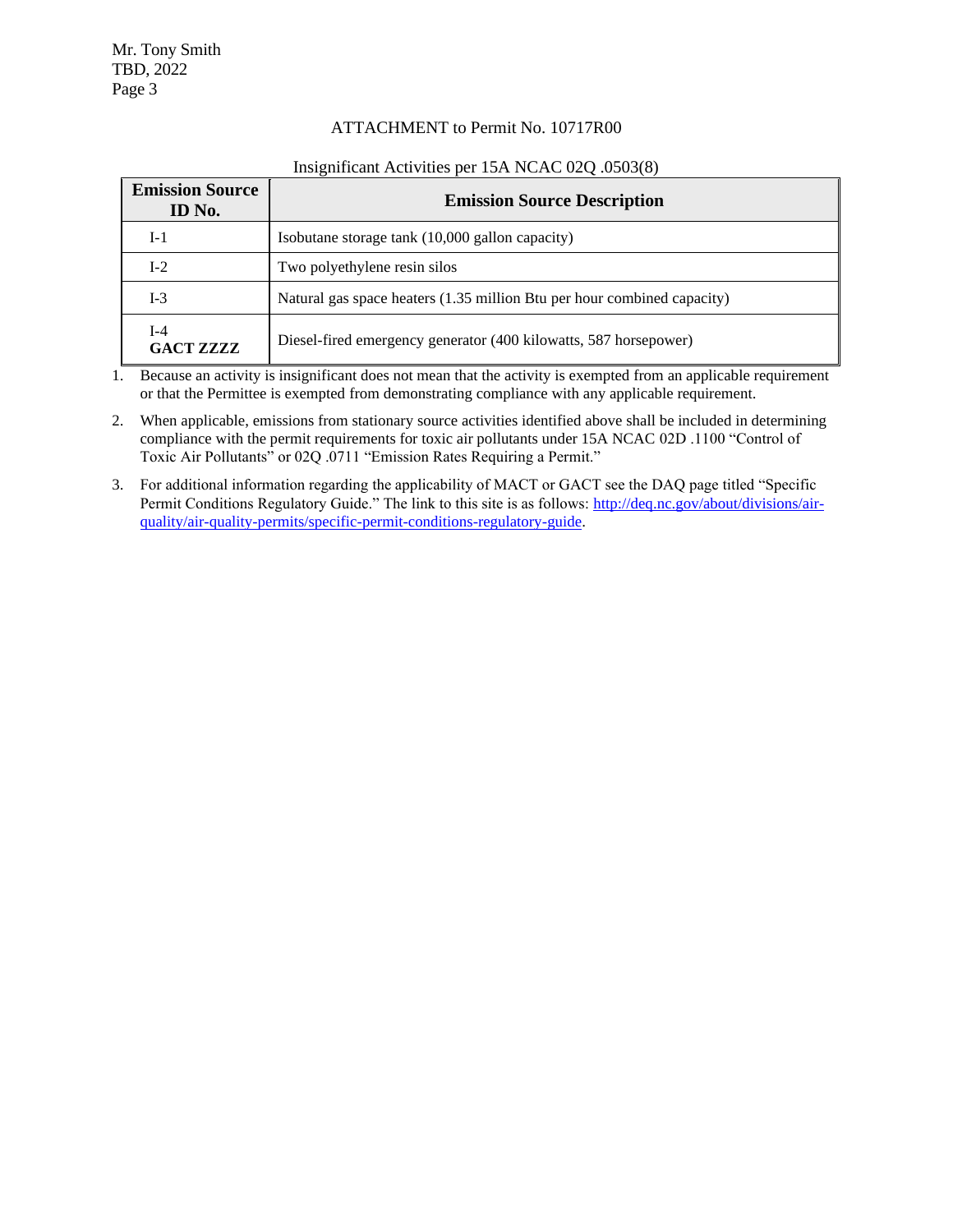Mr. Tony Smith TBD, 2022 Page 4

# Summary of Changes to Permit

The following changes were made to Automated Solutions, LLC Plant #3, Statesville, NC Air Permit No. 101717R00:

| <b>Description of Changes</b> |
|-------------------------------|
| Greenfield facility           |
|                               |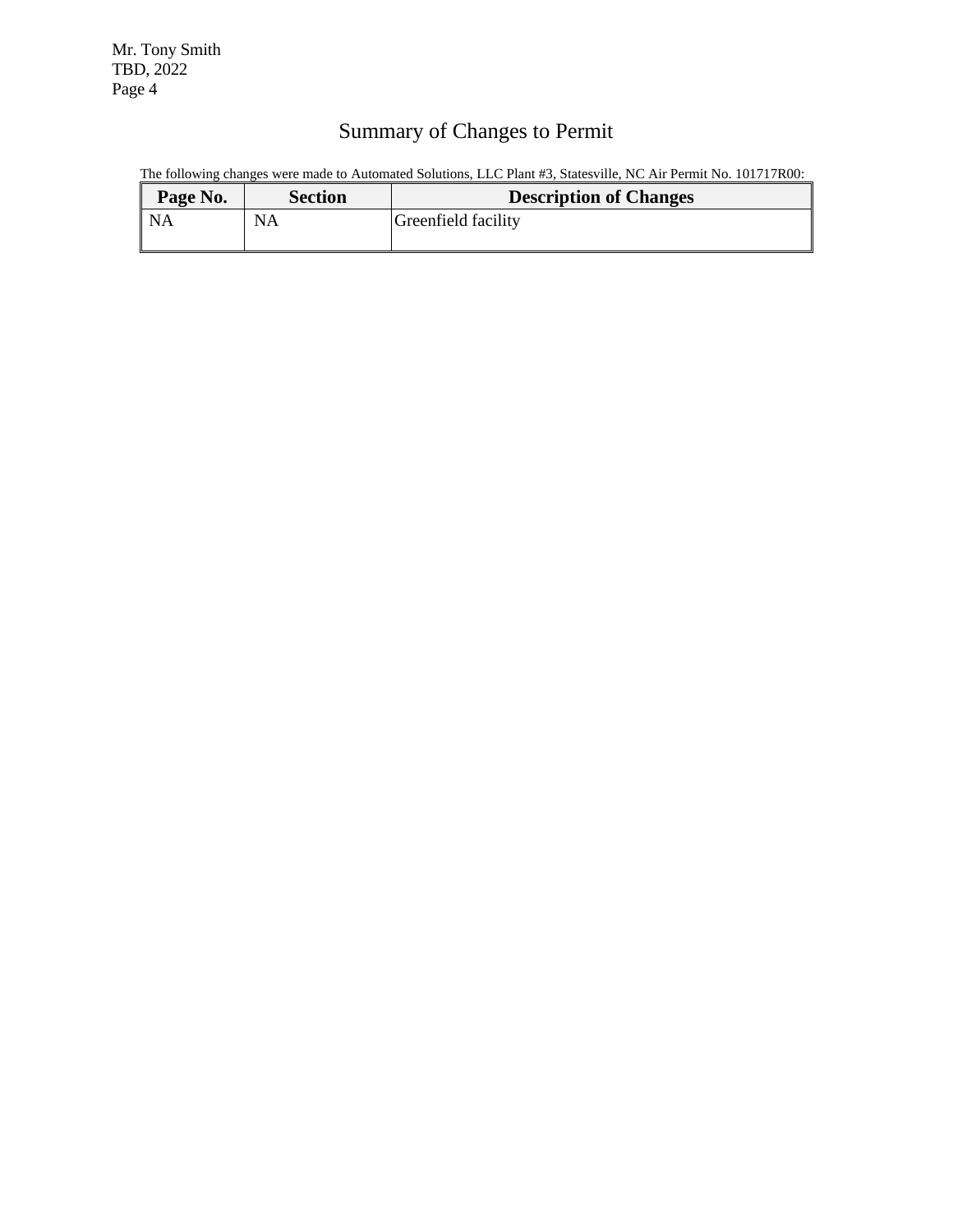

State of North Carolina Department of Environmental Quality Division of Air Quality

# AIR QUALITY PERMIT

| Permit No. | Replaces Permit No.(s) | <b>Effective Date</b> | <b>Expiration Date</b> |
|------------|------------------------|-----------------------|------------------------|
| 10717R00   | NA                     | TBD, 2022             | TBD, 2030              |

Until such time as this permit expires or is modified or revoked, the below named Permittee is permitted to construct and operate the emission source(s) and associated air pollution control device(s) specified herein, in accordance with the terms, conditions, and limitations within this permit. This permit is issued under the provisions of Article 21B of Chapter 143, General Statutes of North Carolina as amended, and Title 15A North Carolina Administrative Codes (15A NCAC), Subchapters 02D and 02Q, and other applicable Laws.

Pursuant to Title 15A NCAC, Subchapter 02Q, the Permittee shall not construct, operate, or modify any emission source(s) or air pollution control device(s) without having first submitted a complete Air Quality Permit Application to the permitting authority and received an Air Quality Permit, except as provided in this permit.

| <b>Permittee:</b>                 | <b>Automated Solutions, LLC Plant #3</b>                 |
|-----------------------------------|----------------------------------------------------------|
| <b>Facility ID:</b>               | 4900339                                                  |
| <b>Facility Site Location:</b>    | <b>2020 West Front Street</b>                            |
| City, County, State, Zip:         | <b>Statesville, Iredell County, North Carolina 28677</b> |
| <b>Mailing Address:</b>           | Post Office Box 1068                                     |
| City, State, Zip:                 | <b>Statesville, North Carolina 28630</b>                 |
| <b>Application Number:</b>        | 4900339.21A                                              |
| <b>Complete Application Date:</b> | <b>October 20, 2021</b>                                  |
| <b>Primary SIC Code:</b>          | 3086/326150                                              |
| <b>Division of Air Quality,</b>   | <b>Mooresville Regional Office</b>                       |
| <b>Regional Office Address:</b>   | 610 East Center Avenue, Suite 301                        |
|                                   | <b>Mooresville, North Carolina 28115</b>                 |
|                                   |                                                          |

Permit issued this the TBD<sup>th</sup> day of TBD, 2022

\_\_\_\_\_\_\_\_\_\_\_\_\_\_\_\_\_\_\_\_\_\_\_\_\_\_\_\_\_\_\_\_\_\_\_\_\_\_\_\_\_\_\_\_\_\_\_\_\_\_\_

Mark J. Cuilla, EIT, CPM, Chief, Air Permitting Section By Authority of the Environmental Management Commission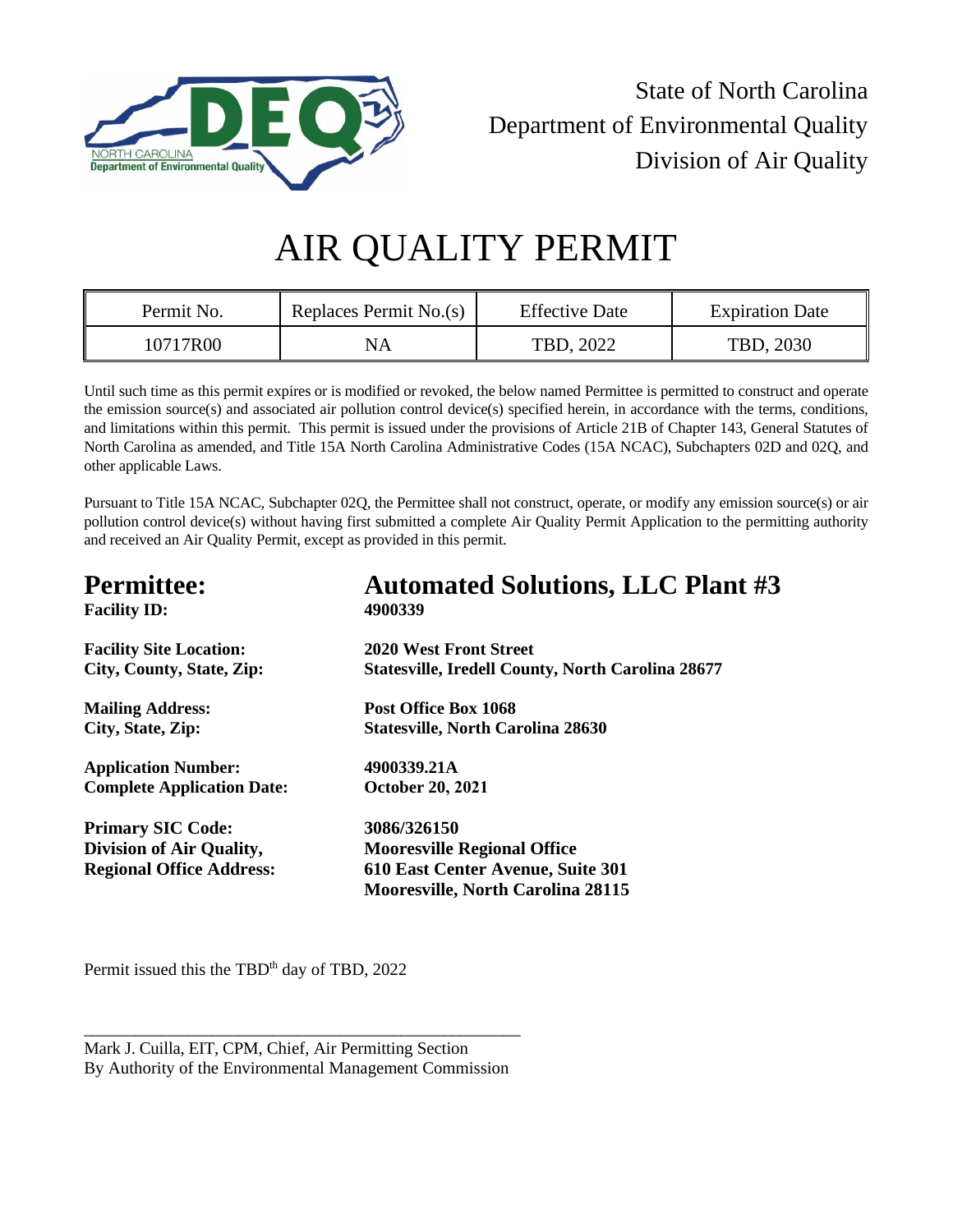#### Table of Contents

#### SECTION 1: PERMITTED EMISSION SOURCE (S) AND ASSOCIATED AIR POLLUTION CONTROL DEVICE (S) AND APPURTENANCES

#### SECTION 2: SPECIFIC LIMITATIONS AND CONDITIONS

- 2.1- Emission Source(s) Specific Limitations and Conditions (Including specific requirements, testing, monitoring, recordkeeping, and reporting requirements)
- 2.2- Multiple Emission Source(s) Specific Limitations and Conditions (Including specific requirements, testing, monitoring, recordkeeping, and reporting requirements)
- 2.3 -Other Applicable Requirements

#### SECTION B: GENERAL PERMIT CONDITIONS

#### ATTACHMENT

List of Acronyms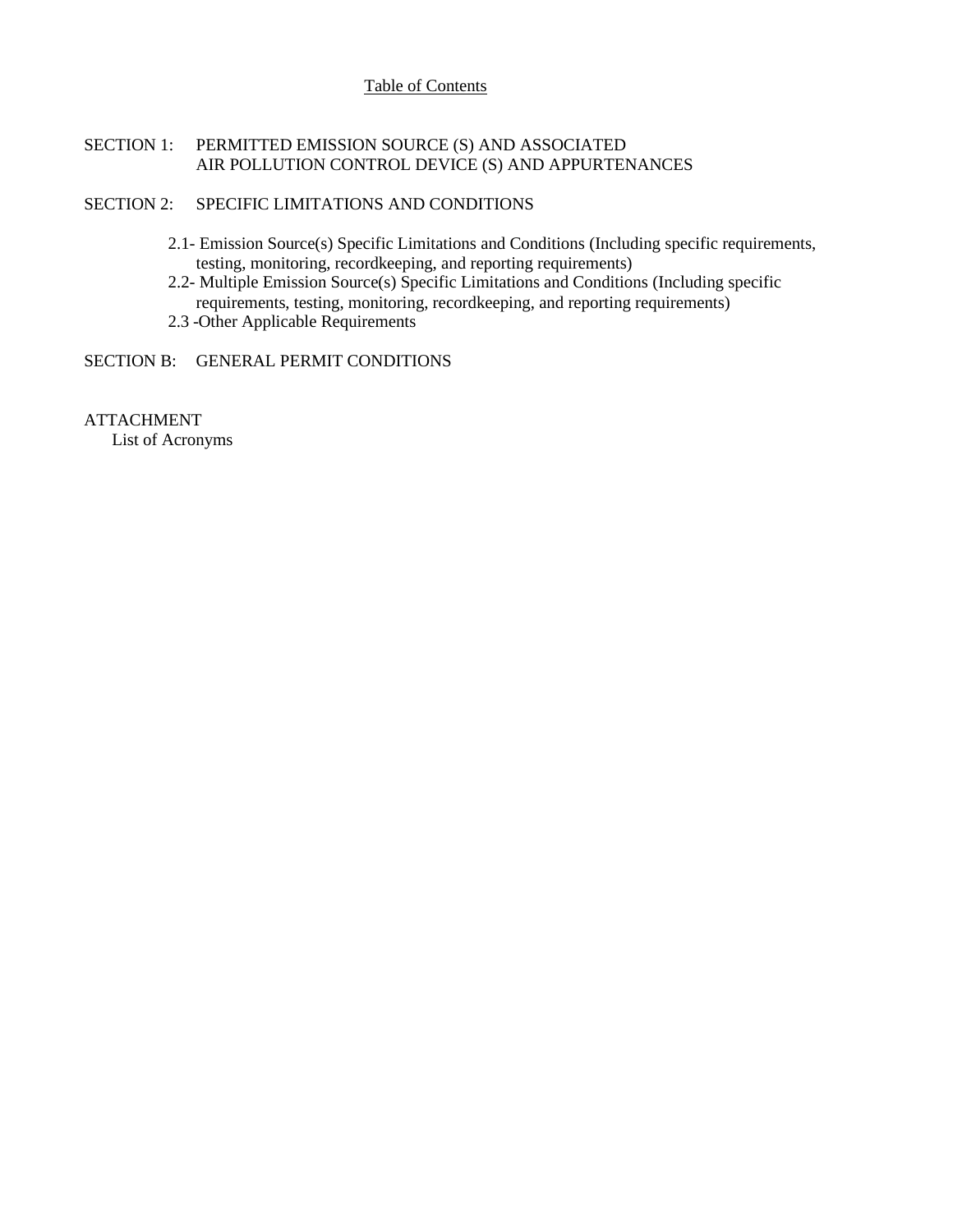## **SECTION 1- PERMITTED EMISSION SOURCE (S) AND ASSOCIATED AIR POLLUTION CONTROL DEVICE (S) AND APPURTENANCES**

The following table contains a summary of all permitted emission sources and associated air pollution control devices and appurtenances:

| Page<br>No. | <b>Emission</b><br><b>Source</b><br>ID No. | <b>Emission Source Description</b>                         | <b>Control</b><br><b>Device</b><br>ID No. | <b>Control Device</b><br><b>Description</b>     |
|-------------|--------------------------------------------|------------------------------------------------------------|-------------------------------------------|-------------------------------------------------|
|             | $ES-1$                                     | Polyethylene foam extruder with<br>scrap reprocessing      | N/A                                       | N/A                                             |
|             | $ES-10$                                    | Foam grinder and reclaim extruder<br>with integral cyclone | $CD-10A$                                  | Bagfilter (1,524 square<br>feet of filter area) |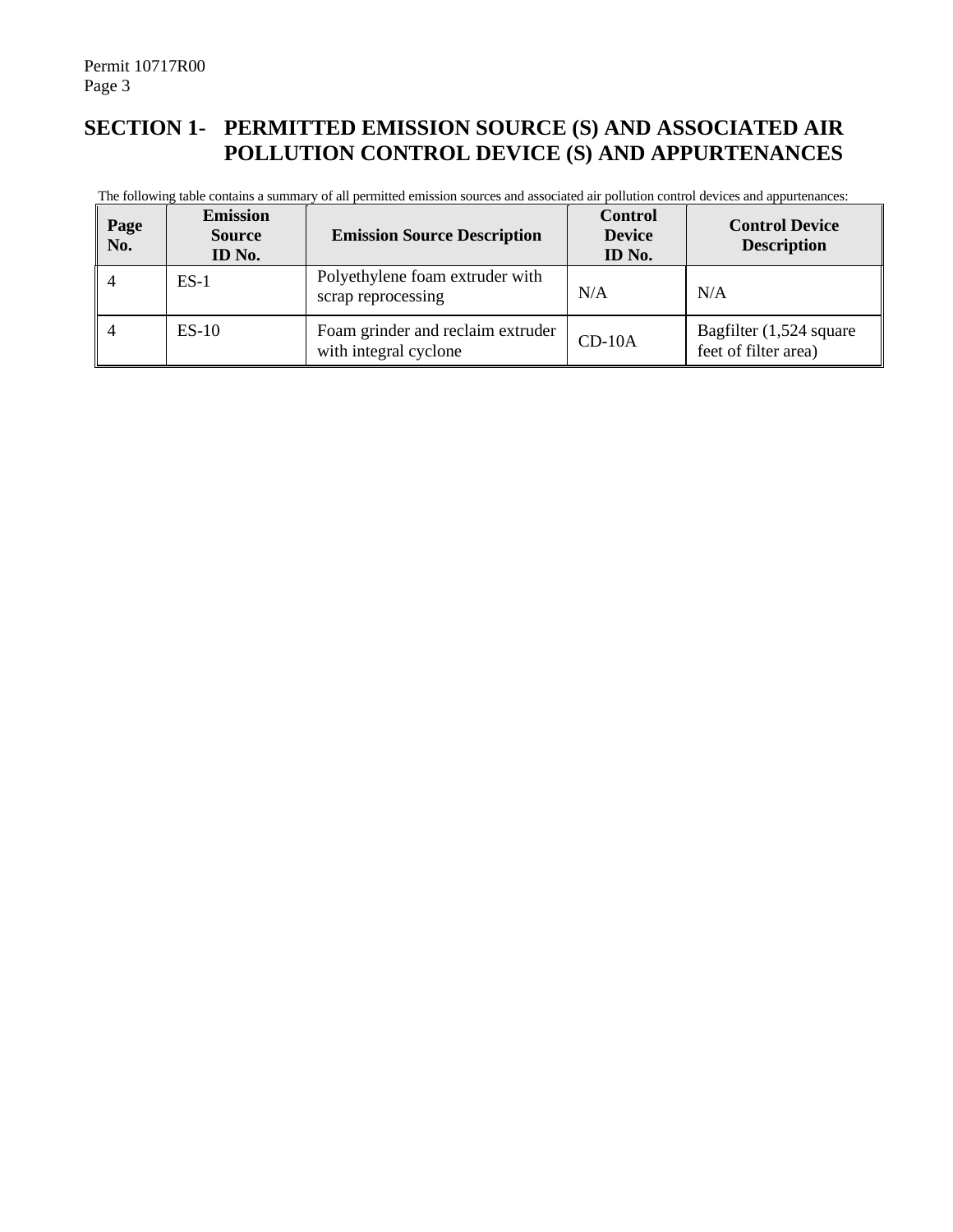# **SECTION 2 - SPECIFIC LIMITATIONS AND CONDITIONS**

## **2.1 Emission Source(s) and Control Devices(s) Specific Limitations and Conditions**

The emission source(s) and associated air pollution control device(s) and appurtenances listed below are subject to the following specific terms, conditions, and limitations, including the testing, monitoring, recordkeeping, and reporting requirements as specified herein:

## **A. Polyethylene foam extruder with scrap reprocessing (ID No. ES-1) Foam grinder and reclaim extruder with integral cyclone (ID No. ES-10) controlled by bagfilter (ID No. CD-10A)**

The following table provides a summary of limits and standards for the emission source(s) described above:

| <b>Regulated</b><br><b>Pollutant</b> | Limits/Standards                                                                                         | <b>Applicable Regulation</b>                                |
|--------------------------------------|----------------------------------------------------------------------------------------------------------|-------------------------------------------------------------|
| Particulate matter                   | $E = 4.10*(P)^{0.67}$ for $P \le 30$ tons per hour                                                       | 15A NCAC 02D .0515                                          |
| Visible emissions                    | <b>ES-10 Only</b><br>Less than 20 percent opacity when averaged over a<br>six-minute period              | 15A NCAC 02D .0521(d)                                       |
| N/A                                  | Excess emissions reporting and malfunctions                                                              | 15A NCAC 02D .0535                                          |
| Volatile organic<br>compounds        | Less than 250 tons per consecutive 12-month<br>period, See Section 2.2 A.1.                              | 15A NCAC 02Q .0317 for<br>avoidance of 15A NCAC<br>02D.0530 |
| Fugitive dust                        | <b>State-enforceable only</b><br>Minimize fugitive dust beyond property boundary<br>See Section 2.2 A.2. | 15A NCAC 02D .0540                                          |
| <b>Odorous</b><br>emissions          | <b>State enforceable only</b><br>See Section 2.2 A.3                                                     | 15A NCAC 02D .1806                                          |

#### **1. 15A NCAC 02D .0515: PARTICULATES FROM MISCELLANEOUS INDUSTRIAL PROCESSES**

a. Emissions of particulate matter from the polyethylene foam extruder with scrap reprocessing and the foam grinder and reclaim hopper (**ID Nos. ES-1 and ES-10**) shall not exceed an allowable emission rate as calculated by the following equation:

 $E = 4.10 \times P^{0.67}$  Where:  $E =$  allowable emission rate in pounds per hour  $P =$  process weight in tons per hour

Liquid and gaseous fuels and combustion air are not considered as part of the process weight.

**Testing** [15A NCAC 02Q .0508(f)]

b. If emissions testing is required, the testing shall be performed in accordance with General Condition 17.

#### **Notification** [15A NCAC 02Q .0508(f)]

c. A notification of the actual date of initial startup of the new sources and/or new control devices shall be postmarked within 15 days after such date.

#### **Monitoring/Recordkeeping/Reporting** [15A NCAC 02Q .0508(f)]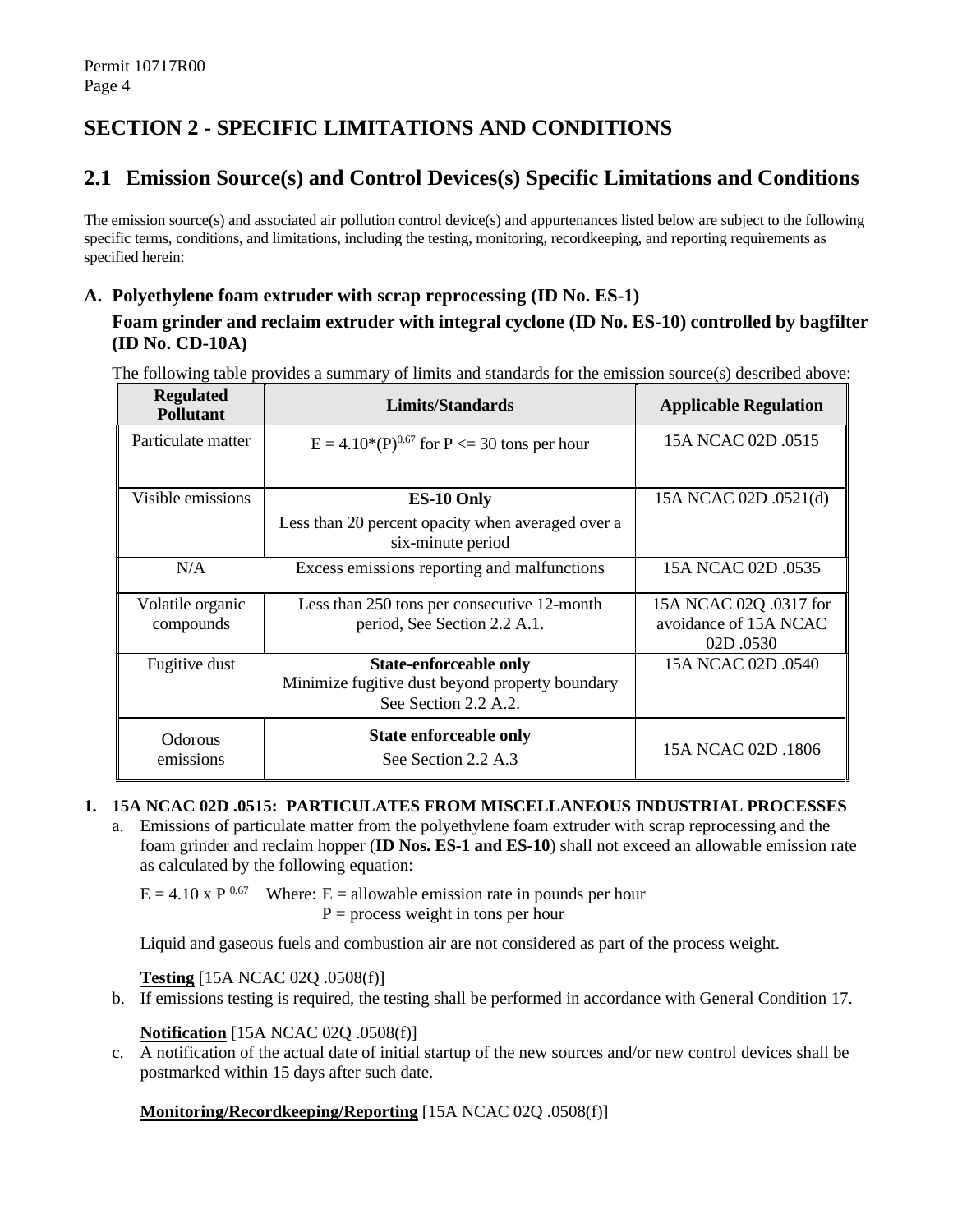Permit 10717R00 Page 5

> d. For polyethylene foam extruder with scrap reprocessing **(ID No. ES-1)**, the Permittee shall maintain production records such that the process rates "P" in tons per hour, as specified by the formulas contained above can be derived, and shall make these records available to a DAQ authorized representative upon request.

#### **Monitoring/Recordkeeping** [15A NCAC 02Q .0508(f)]

- c. Particulate matter emissions from the foam grinder and reclaim hopper (**ID Nos. ES-10)** shall be controlled by the bagfilter (**ID Nos. CD-10A**). To ensure compliance, the Permittee shall perform inspections and maintenance as recommended by the manufacturer. In addition to the manufacturer's inspection and maintenance recommendations, or if there are no manufacturer's inspection and maintenance recommendations, as a minimum, the inspection and maintenance requirement shall include the following:
	- i. A monthly visual inspection of the system ductwork and material collection units for leaks; and
	- ii. An annual (for each 12 month period following the initial inspection) internal inspection of the bagfilter's structural integrity.
- d. The results of inspection and maintenance shall be maintained in a logbook (written or electronic format) on-site and made available to an authorized representative upon request. The logbook shall record the following:
	- i. The date and time of each recorded action;
	- ii. The results of each inspection;
	- iii. The results of any maintenance performed on the bagfilter; and
	- iv. Any variance from manufacturer's recommendations, if any, and corrections made.

#### **Reporting** [15A NCAC 02Q .0508(f)]

- e. The Permittee shall submit the results of any maintenance performed on the bagfilter within 30 days of a written request by the DAQ.
- f. The Permittee shall submit a summary report of monitoring and recordkeeping activities given in Section 2.1 D.1.c and d above postmarked on or before February 15 of each calendar year for the preceding sixmonth period between July and December and August 15 of each calendar year for the preceding sixmonth period between January and June. All instances of deviations from the requirements of this permit must be clearly identified.

#### **2. 15A NCAC 02D .0521: CONTROL OF VISIBLE EMISSIONS**

a. Visible emissions from the foam grinder and reclaim hopper (**ID No. ES-10**) shall not be more than 20 percent opacity when averaged over a six-minute period. However, six-minute averaging periods may exceed 20 percent not more than once in any hour and not more than four times in any 24-hour period. In no event shall the six-minute average exceed 87 percent opacity.

#### **Testing** [15A NCAC 02Q .0508(f)]

b. If emissions testing is required, the testing shall be performed in accordance with General Condition 17.

### **Monitoring** [15A NCAC 02O .0508(f)]

- c. To ensure compliance, once a month the Permittee shall observe the emission points of the polyethylene foam extruder with scrap reprocessing and the foam grinder and reclaim hopper for any visible emissions above normal. The monthly observations must be made for each month of the calendar year period to ensure compliance with this requirement. If visible emissions from these sources are observed to be above normal, the Permittee shall either:
	- (i) take appropriate action to correct the above-normal emissions as soon as practicable and within the monitoring period and record the action taken as provided in the recordkeeping requirements below, or
	- (ii) demonstrate that the percent opacity from the emission points of the emission source in accordance with 15A NCAC 02D .2610 (Method 9) for 12 minutes is below the limit given in Section 2.1 A.2.a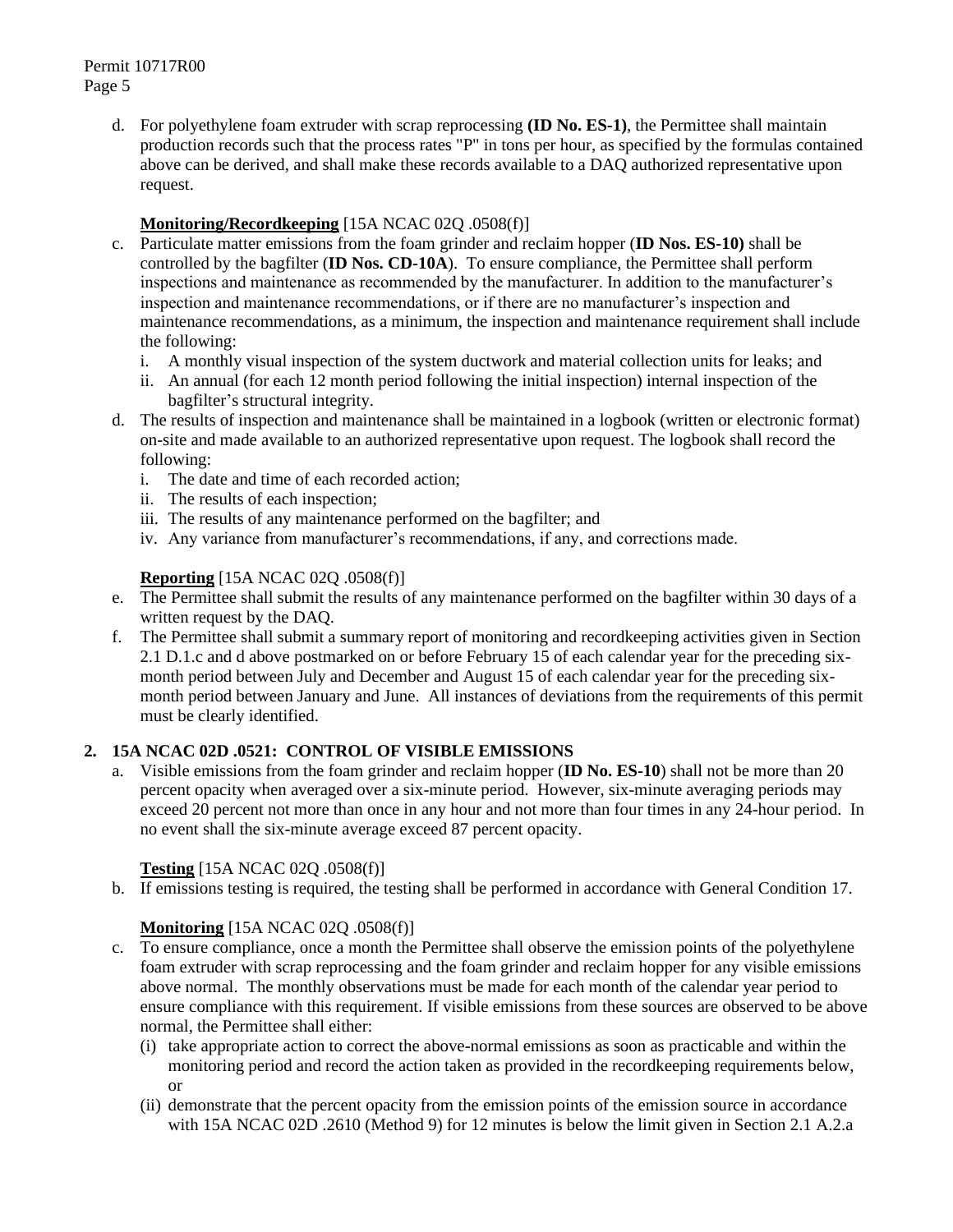above.

#### **Recordkeeping** [15A NCAC 02Q .0508(f)]

- d. The results of the monitoring shall be maintained in a logbook (written or electronic format) on-site and made available to an authorized representative upon request. The logbook shall record the following:
	- i. The date and time of each recorded action;
	- ii. The results of each observation and/or test noting those sources with emissions that were observed to be in noncompliance along with any corrective actions taken to reduce visible emissions; and
	- iii. The results of any corrective actions performed.

#### **Reporting** [15A NCAC 02Q .0508(f)]

e. The Permittee shall submit a summary report of the monitoring and recordkeeping activities given in Section 2.1 A.2.c and d above postmarked on or before February 15 of each calendar year for the preceding six-month period between July and December and August 15 of each calendar year for the preceding six-month period between January and June. All instances of deviations from the requirements of this permit must be clearly identified.

#### **3. 15A NCAC 02D .0535: EXCESS EMISSIONS REPORTING AND MALFUNCTIONS**

- a. NOTIFICATION REQUIREMENT As required by 15A NCAC 2D .0535, the Permittee of a source of excess emissions that last for more than four hours and that results from a malfunction, a breakdown of process or control equipment or any other abnormal conditions, shall:
	- i. Notify the Director or his designee of any such occurrence by 9:00 a.m. Eastern time of the Division's next business day of becoming aware of the occurrence and describe:
		- (A) the name and location of the facility,
		- (B) the nature and cause of the malfunction or breakdown,
		- (C) the time when the malfunction or breakdown is first observed,
		- (D) the expected duration, and
		- (E) an estimated rate of emissions.
	- ii. Notify the Director or his designee immediately when the corrective measures have been accomplished.

This reporting requirement does not allow the operation of the facility in excess of Environmental Management Commission Regulations.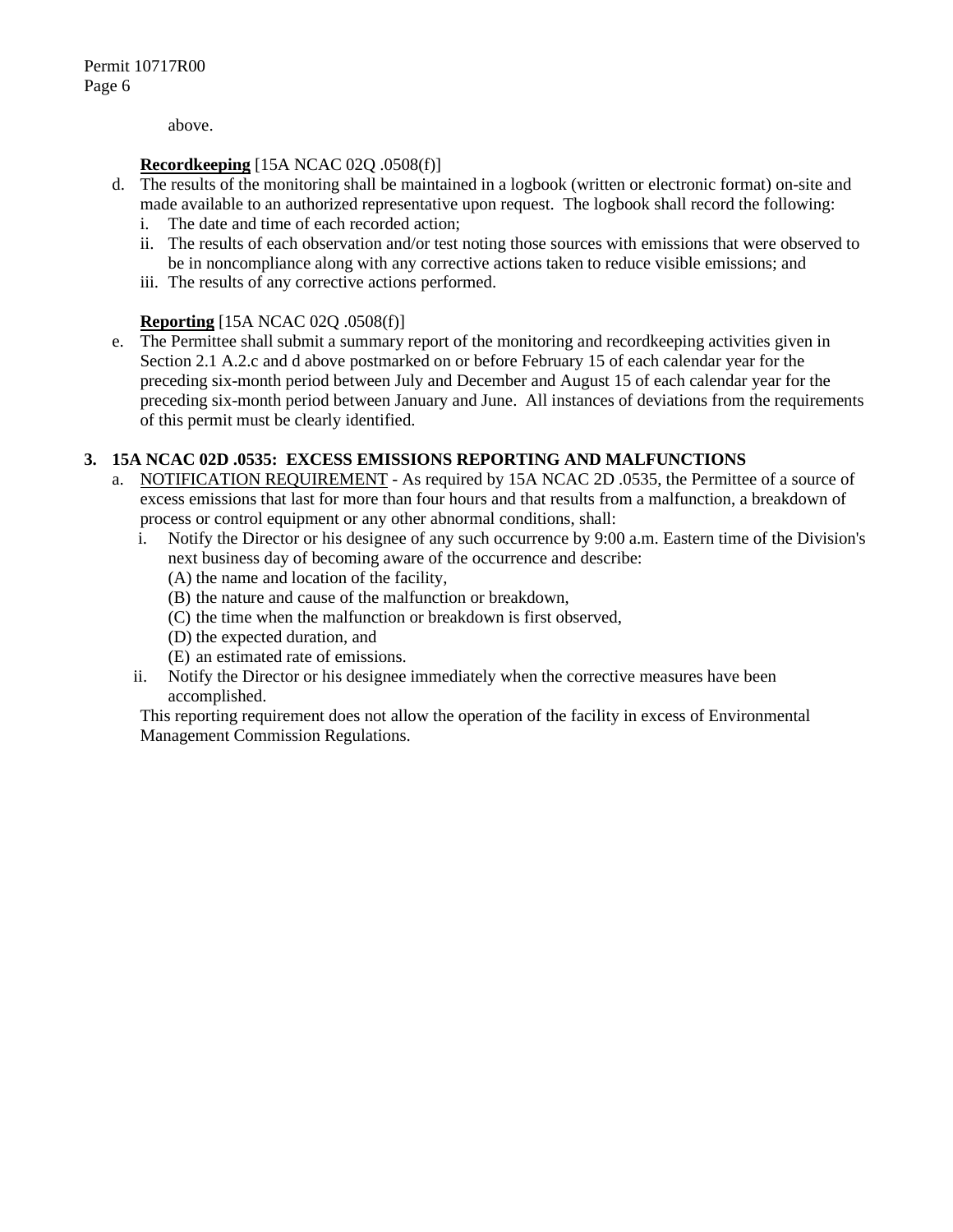## **2.2 Multiple Emission Source(s) Specific Limitations and Conditions**

**A. Polyethylene foam extruder with scrap reprocessing (ID No. ES-1)**

## **Foam grinder and reclaim extruder with integral cyclone (ID No. ES-10) controlled by bagfilter (ID No. CD-10A)**

| <b>Regulated</b><br><b>Pollutant</b> | <b>Limits/Standards</b>                                                   | <b>Applicable Regulation</b>                          |
|--------------------------------------|---------------------------------------------------------------------------|-------------------------------------------------------|
| Volatile<br>Organic<br>Compounds     | Less than 250 tons per year combined emissions                            | 15A NCAC 02Q .0317 of<br>02D .0530 (PSD<br>Avoidance) |
| Fugitive dust                        | State-enforceable only<br>Minimize fugitive dust beyond property boundary | 15A NCAC 02D .0540                                    |
| Odorous<br>emissions                 | State-enforceable only odor control                                       | 15A NCAC 02D .1806                                    |
| N/A                                  | Annual Emission Reporting due June 30                                     | 15A NCAC 02Q .0207                                    |
| N/A                                  | Permit renewal application due 90 days prior to permit<br>expiration      | 15A NCAC 02Q .0304                                    |
| N/A                                  | Option for obtaining construction and operation permit                    | 15A NCAC 02Q .0504                                    |

The following table provides a summary of limits and standards for the emission source(s) describe above:

#### **1. 15A NCAC 02Q. 0317: AVOIDANCE CONDITIONS for 15A NCAC 02D .0530: PREVENTION OF SIGNIFICANT DETERIORATION**

- a. To comply with this permit and avoid the applicability of 15A NCAC 02D .0530, "Prevention of Significant Deterioration," the sources listed in Section 2.2 A. shall discharge into the atmosphere less than 250 tons of volatile organic compound emissions per consecutive 12-month period. [15A NCAC 02D .0530]
- b. To ensure that the limit established above is not exceeded, the facility will not process more than 106,195 gallons of VOC emitting isobutane per year on a rolling 12-month average basis.

#### **Monitoring/Recordkeeping** [15A NCAC 02Q .0508 (f)]

- c. The Permittee shall record monthly and total annually the following:
	- i. The gallons of isobutane processed and supporting emissions calculations, and
	- ii. The facility-wide VOC emissions.
- d. The total amount of VOC emissions must be recorded in a monthly emissions log (written or electronic format). In addition, the Permittee must make available to officials of the DAQ, upon request, copies of the monthly emissions log. The Permittee must keep each entry in the monthly emissions log and all required records on file for a minimum of three years.

#### **Reporting** [15A NCAC 02Q .0508(f)]

e. The Permittee shall submit a semi-annual summary report, acceptable to the Regional Air Quality Supervisor, of monitoring and recordkeeping activities postmarked on or before January 30 of each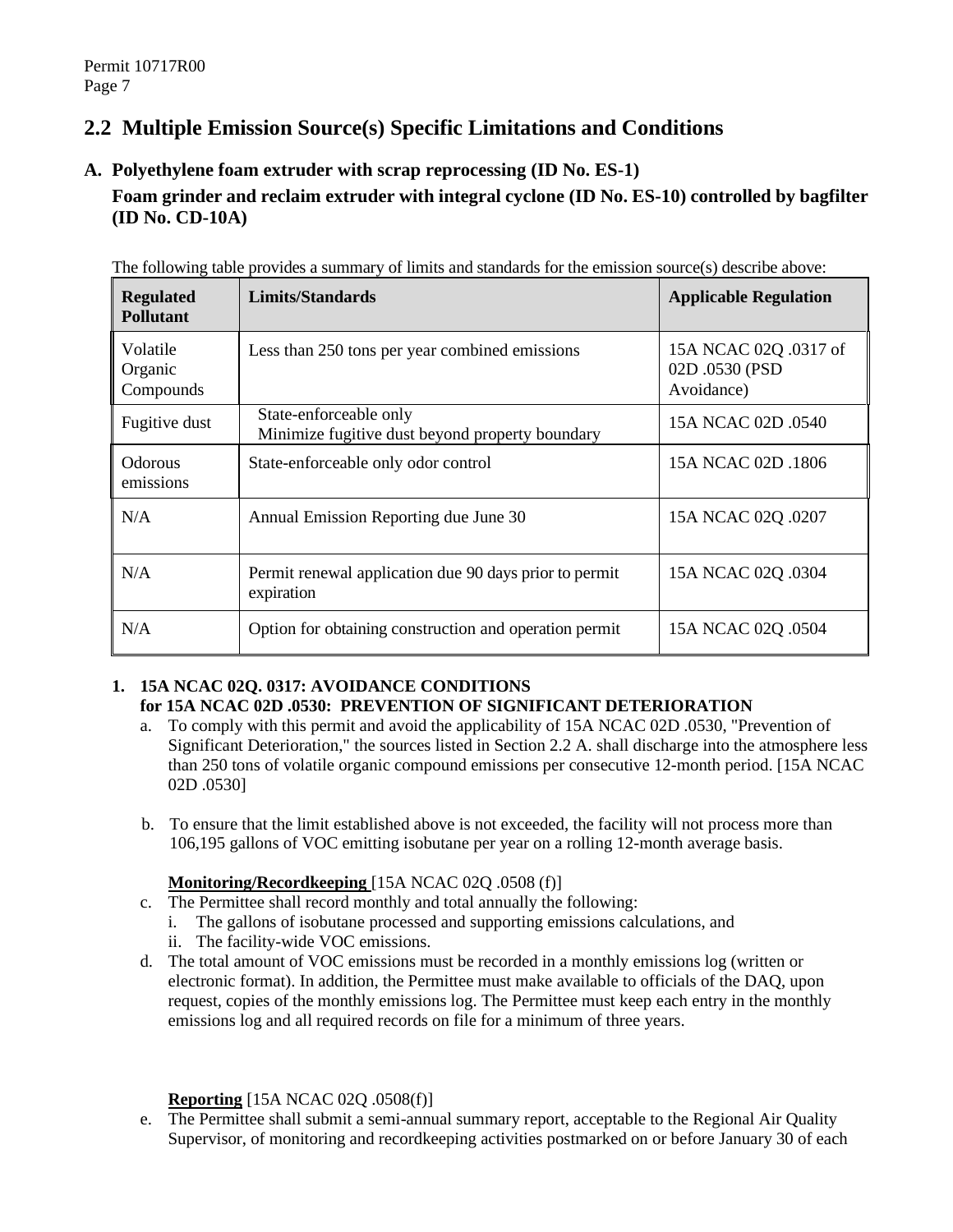calendar year for the preceding six-month period between July and December, and July 30 of each calendar year for the preceding six-month period between January and June. The report shall contain the following:

i. The monthly VOC emissions for the previous 17 months. The emissions must be calculated for each of the 12-month periods over the previous 17 months.

#### **State-enforceable only**

**2. 15A NCAC 02D .0540: PARTICULATES FROM FUGITIVE DUST EMISSION SOURCES**

As required by 15A NCAC 02D .0540 "Particulates from Fugitive Dust Emission Sources," the Permittee shall not cause or allow fugitive dust emissions to cause or contribute to substantive complaints or excess visible emissions beyond the property boundary. If substantive complaints or excessive fugitive dust emissions from the facility are observed beyond the property boundaries for six minutes in any one hour (using Reference Method 22 in 40 CFR, Appendix A), the owner or operator may be required to submit a fugitive dust plan as described in 02D .0540(f).

"Fugitive dust emissions" means particulate matter from process operations that does not pass through a process stack or vent and that is generated within plant property boundaries from activities such as: unloading and loading areas, process areas stockpiles, stock pile working, plant parking lots, and plant roads (including access roads and haul roads).

#### **State-enforceable only**

#### **3. 15A NCAC 02D .1806: CONTROL AND PROHIBITION OF ODOROUS EMISSIONS**

The Permittee shall not operate the facility without implementing management practices or installing and operating odor control equipment sufficient to prevent odorous emissions from the facility from causing or contributing to objectionable odors beyond the facility's boundary.

#### **4. 15A NCAC 02Q .0207: ANNUAL EMISSIONS REPORTING**

The Permittee shall report by **June 30** of each year the actual emissions of each air pollutant listed in 15A NCAC 02Q .0207(a) from each emission source within the facility during the previous calendar year. The report shall be in or on such form as may be established by the Director. The accuracy of the report shall be certified by the responsible official of the facility.

#### **5. 15A NCAC 02Q. 0304: APPLICATIONS**

The Permittee, at least 90 days prior to the expiration date of this permit, shall request permit renewal by letter in accordance with 15A NCAC 02Q .0304(d) and (f). Pursuant to 15A NCAC 02Q .0203(i), no permit application fee is required for renewal of an existing air permit. The renewal request should be submitted to the Regional Supervisor, DAQ.

#### **6. 15A NCAC 02Q .0504: OPTION FOR OBTAINING CONSTRUCTION AND OPERATION PERMIT**

**a.** The Permittee shall file a Title V Air Quality Permit Application pursuant to 15A NCAC 02Q .0504. to modify the construction and operation permit on or before 12 months after commencing operation of any of the sources listed in this permit.

#### **Reporting** [15A NCAC 02Q .0504]

b. The Permittee shall notify the Regional Office in writing of the date of beginning operation of any of the sources listed in this permit, postmarked no later than 30 days after such date.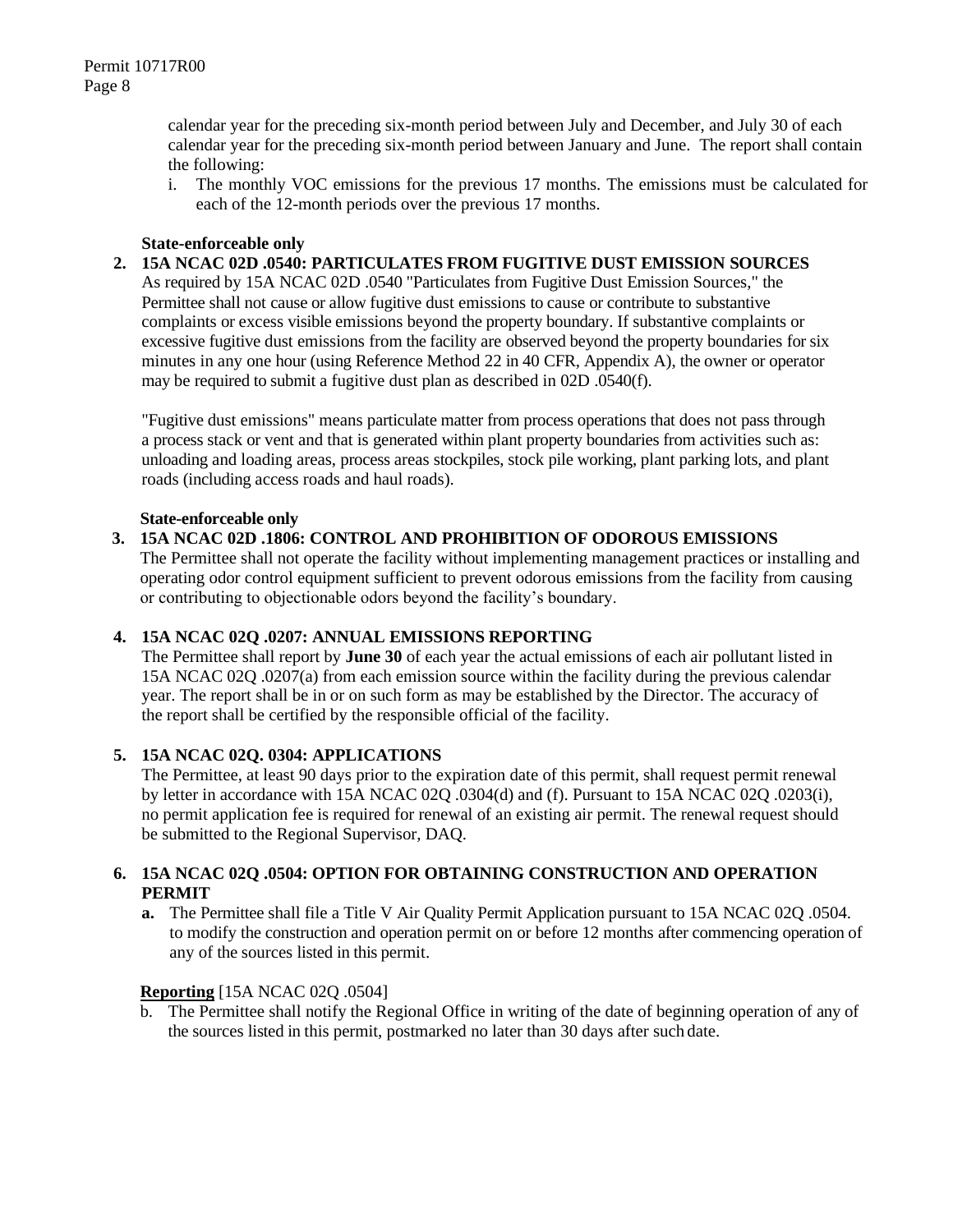## **2.3- Other Applicable Requirements**

#### **A. One isobutane storage tank (ID Nos. I-1)**

#### **1. 15A NCAC 02D .2100, RISK MANAGEMENT PROGRAM**

a. The Permittee is subject to Section 112(r) of the Clean Air Act and shall comply with all applicable requirements in 15A NCAC 02D .2100, "Risk Management Program," as promulgated in 40 CFR Part 68.

#### **Recordkeeping/Reporting** [15A NCAC 02Q .0508(g)]

- b. The Permittee shall develop and implement all the applicable rule elements and submit your RMP before the facility's process contains more than a threshold quantity of a regulated substance.
- c. The Permittee shall revise and update the RMP submitted under 40 CFR 68.150 at least every five years from the date of the most recent update required by 40 CFR 68.190(b)(2) through (b)(7) and 68.195.
- d. When the Permittee submits the Annual Compliance Certification required by General Condition P, the Permittee shall include a statement that the facility is in compliance with all requirements of 15A NCAC 02D .2100, including the registration and submission of the risk management plan.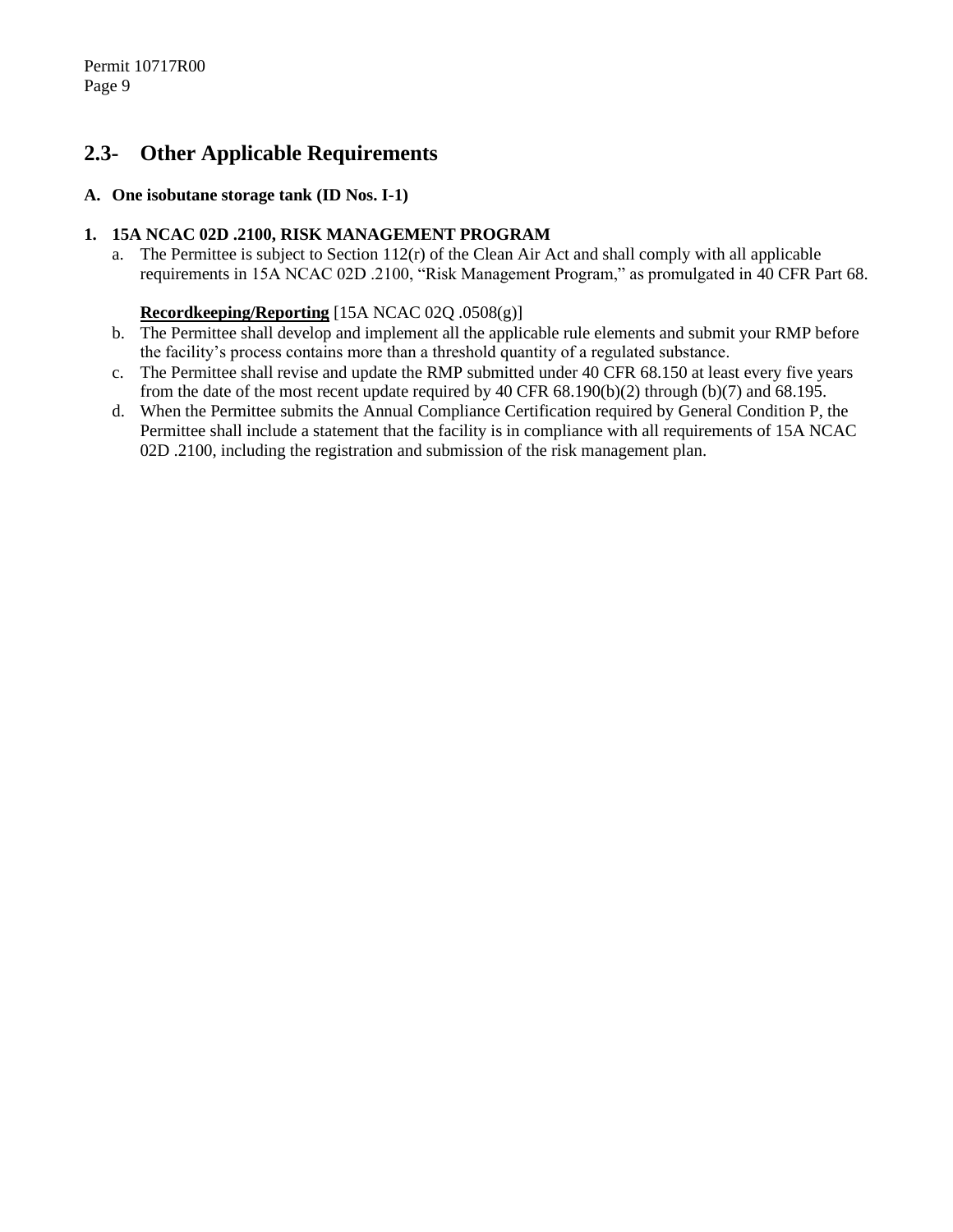#### **B. GENERAL CONDITIONS AND LIMITATIONS**

#### 1. In accordance with G.S. 143-215.108(c)(1), TWO COPIES OF ALL DOCUMENTS, REPORTS, TEST DATA, MONITORING DATA, NOTIFICATIONS, REQUESTS FOR RENEWAL, AND ANY OTHER INFORMATION REQUIRED BY THIS PERMIT shall be submitted to the:

Regional Supervisor North Carolina Division of Air Quality Raleigh Regional Office 3800 Barrett Drive Raleigh, NC 27609 919-791-4200

For identification purposes, each submittal should include the facility name as listed on the permit, the facility identification number, and the permit number.

- 2. RECORDS RETENTION REQUIREMENT In accordance with 15A NCAC 02D .0605, any records required by the conditions of this permit shall be kept on site and made available to DAQ personnel for inspection upon request. These records shall be maintained in a form suitable and readily available for expeditious inspection and review. These records must be kept on site for a minimum of 2 years, unless another time period is otherwise specified.
- 3. ANNUAL FEE PAYMENT Pursuant to 15A NCAC 02Q .0203(a), the Permittee shall pay the annual permit fee within 30 days of being billed by the DAQ. Failure to pay the fee in a timely manner will cause the DAQ to initiate action to revoke the permit.
- 4. EQUIPMENT RELOCATION In accordance with 15A NCAC 02Q .0301, a new air permit shall be obtained by the Permittee prior to establishing, building, erecting, using, or operating the emission sources or air cleaning equipment at a site or location not specified in this permit.
- 5. REPORTING REQUIREMENT In accordance with 15A NCAC 02Q .0309, any of the following that would result in previously unpermitted, new, or increased emissions must be reported to the Regional Supervisor, DAQ:
	- a. changes in the information submitted in the application regarding facility emissions;
	- b. changes that modify equipment or processes of existing permitted facilities; or
	- c. changes in the quantity or quality of materials processed.

If appropriate, modifications to the permit may then be made by the DAQ to reflect any necessary changes in the permit conditions. In no case are any new or increased emissions allowed that will cause a violation of the emission limitations specified herein.

6. In accordance with 15A NCAC 02Q .0309, this permit is subject to revocation or modification by the DAQ upon a determination that information contained in the application or presented in the support thereof is incorrect, conditions under which this permit was granted have changed, or violations of conditions contained in this permit have occurred. In accordance with G.S. 143-215.108(c)(1), the facility shall be properly operated and maintained at all times in a manner that will effectuate an overall reduction in air pollution. Unless otherwise specified by this permit, no emission source may be operated without the concurrent operation of its associated air cleaning device(s) and appurtenances.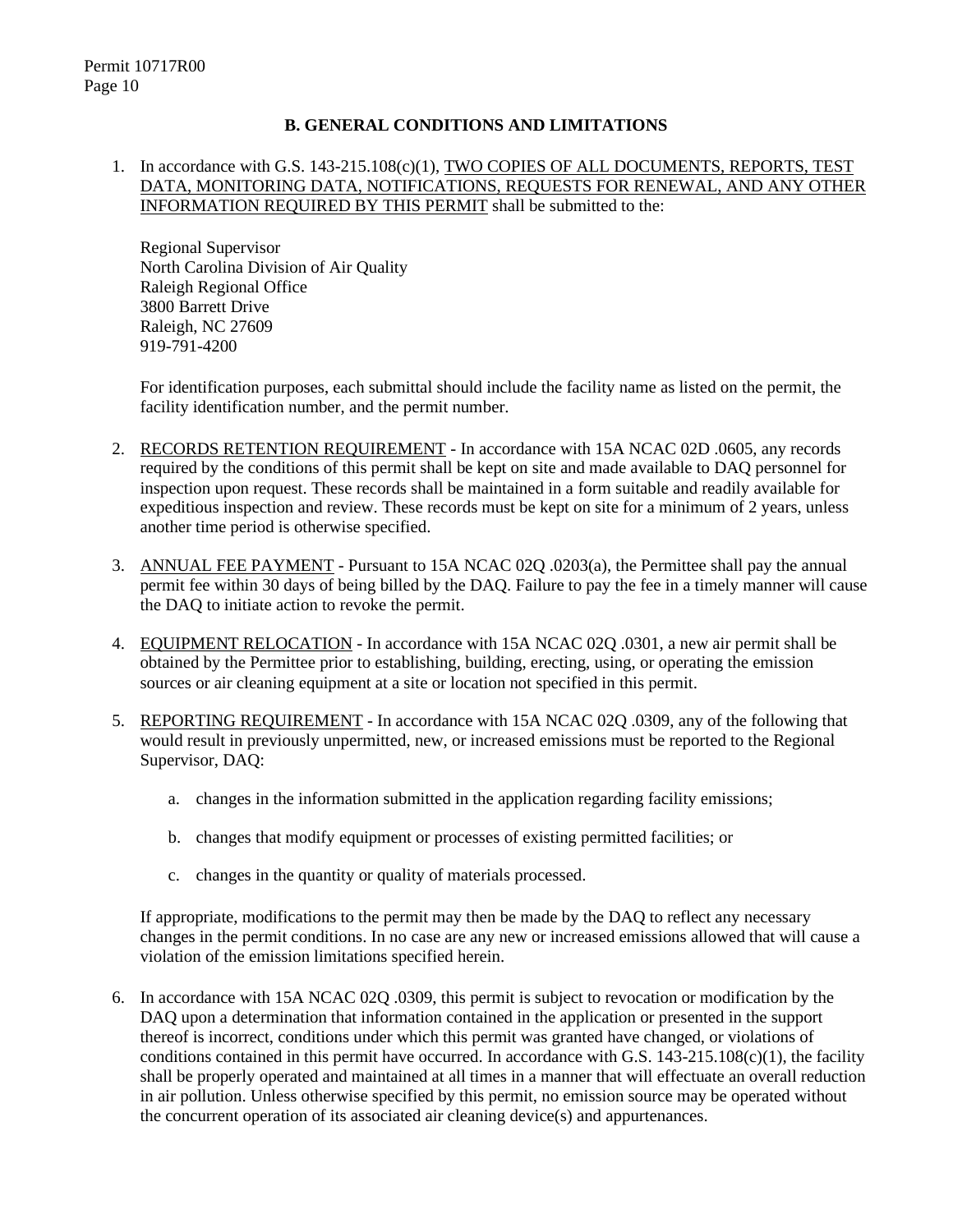- 7. In accordance with G.S. 143-215.108(c)(1), this permit is nontransferable by the Permittee. Future owners and operators must obtain a new air permit from the DAQ.
- 8. In accordance with G.S. 143-215.108(c)(1), this issuance of this permit in no way absolves the Permittee of liability for any potential civil penalties which may be assessed for violations of State law which have occurred prior to the effective date of this permit.
- 9. In accordance with G.S. 143-215.108(c)(1), this permit does not relieve the Permittee of the responsibility of complying with all applicable requirements of any Federal, State, or Local water quality or land quality control authority.
- 10. In accordance with 15A NCAC 02D .0605, reports on the operation and maintenance of the facility shall be submitted by the Permittee to the Regional Supervisor, DAQ at such intervals and in such form and detail as may be required by the DAQ. Information required in such reports may include, but is not limited to, process weight rates, firing rates, hours of operation, and preventive maintenance schedules.
- 11. A violation of any term or condition of this permit shall subject the Permittee to enforcement pursuant to G.S. 143-215.114A, 143-215.114B, and 143-215.114C, including assessment of civil and/or criminal penalties.
- 12. Pursuant to North Carolina General Statute 143-215.3(a)(2), no person shall refuse entry or access to any authorized representative of the DAQ who requests entry or access for purposes of inspection, and who presents appropriate credentials, nor shall any person obstruct, hamper, or interfere with any such representative while in the process of carrying out his official duties. Refusal of entry or access may constitute grounds for permit revocation and assessment of civil penalties.
- 13. In accordance with G.S. 143-215.108(c)(1), this permit does not relieve the Permittee of the responsibility of complying with any applicable Federal, State, or Local requirements governing the handling, disposal, or incineration of hazardous, solid, or medical wastes, including the Resource Conservation and Recovery Act (RCRA) administered by the Division of Waste Management.
- 14. PERMIT RETENTION REQUIREMENT In accordance with 15A NCAC 02Q .0110, the Permittee shall retain a current copy of the air permit at the site. The Permittee must make available to personnel of the DAQ, upon request, the current copy of the air permit for the site.
- 15. CLEAN AIR ACT SECTION 112(r) REQUIREMENTS Pursuant to 15A NCAC 02D .2100 "Risk Management Program," if the Permittee is required to develop and register a risk management plan pursuant to Section 112(r) of the Federal Clean Air Act, then the Permittee is required to register this plan with the USEPA in accordance with 40 CFR Part 68.
- 16. PREVENTION OF ACCIDENTAL RELEASES GENERAL DUTY Pursuant to Title I Part A Section 112(r)(1) of the Clean Air Act "Hazardous Air Pollutants - Prevention of Accidental Releases - Purpose and General Duty," although a risk management plan may not be required, if the Permittee produces, processes, handles, or stores any amount of a listed hazardous substance, the Permittee has a general duty to take such steps as are necessary to prevent the accidental release of such substance and to minimize the consequences of any release. **This condition is federally-enforceable only.**